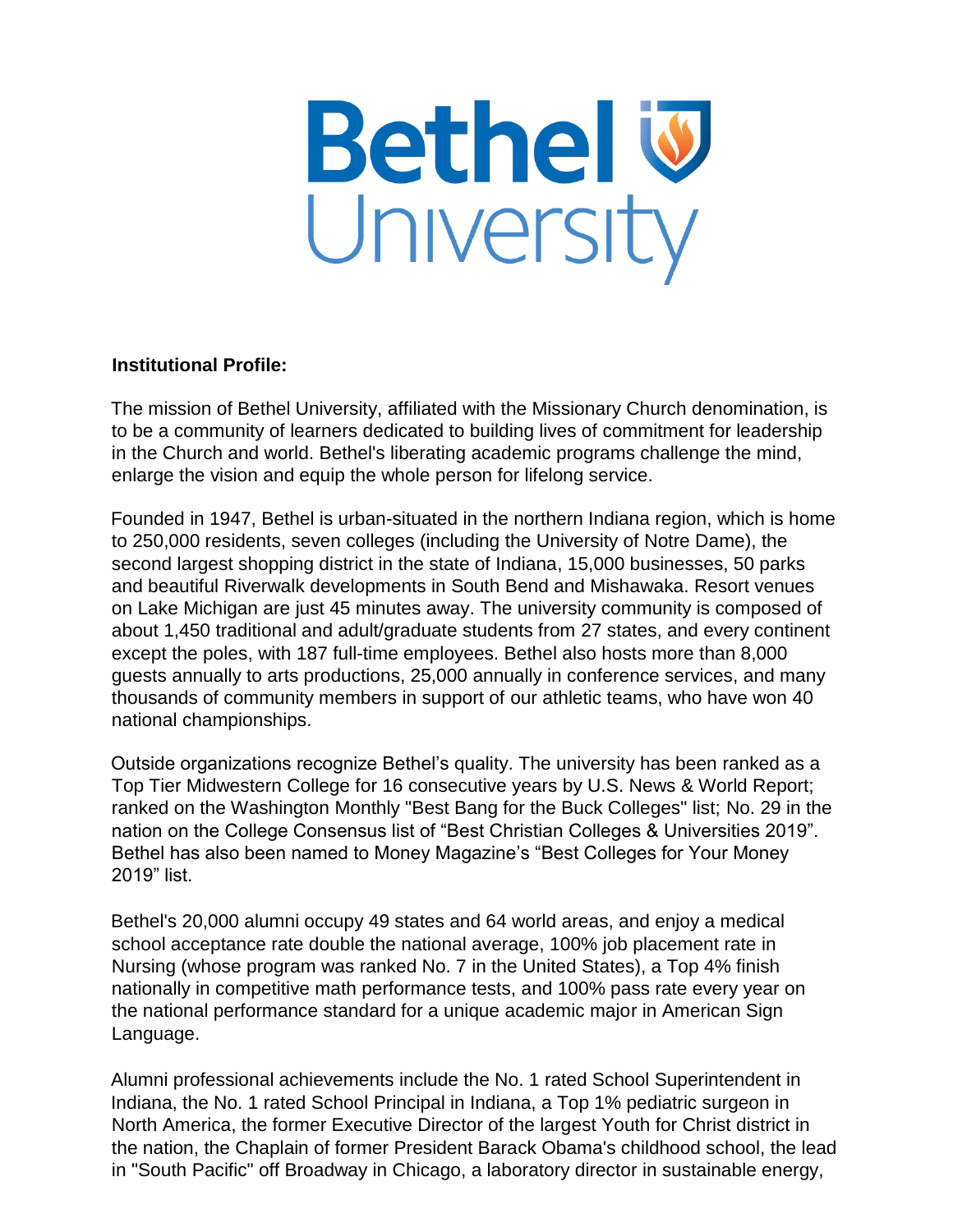MLB All-Star Team representatives (Cleveland Indians pitcher Justin Masterson; MLB former pitcher for the San Diego Padres Eric Stults), a senior Midwest manager for Blue Cross / Blue Shield, and among others the Ernst & Young Entrepreneur of the Year, Midwest Region, Don Clark.

Faculty accomplishments from Bethel include: an average of more than 100 scholarly presentations and performances each of the last five years, reaching every corner of the United States (including California, Oregon, New York, Washington, D.C., Georgia, Texas) and across the globe (e.g., Kenya, Greece, Israel, Jamaica, France), including elite sites such as Oxford, Cambridge, Aberdeen, and Carnegie Hall. Academic disciplines are deepened by Bethel projects on suffering, shame, the logic of forgiveness, Islam, mentoring, culture shock, health care among the Amish, eating disorders, home births, monotone mathematical triangles, top predator conservation, adolescent readers, capitalism, gene segregation, Great Lakes fisheries, sociallinguistic patterns among the LGBT deaf, deviance in American political allies, ecological imagination in American fiction, Russian education, Latino values and education, theater sound and stage design, leadership pressure, the ethics of a Library Bill of Rights, non-violent resistance, simulation learning in Nursing, Shakespeare, depression in cancer patients, race-based tension, art exhibits in every medium, choral and instrumental productions of great variety, and more.

In the past three years, the number of completed freshmen applications for admission has increased 18% and the number of first-time, full-time freshmen has increased 22% from 249 to 303. New academic majors have been added in Computer Science, Cyber Security, Christian Leadership, English as a New Language and Marketing. Academic majors experiencing increases in student enrollment include Art Education, Biochemistry/Molecular Biology, Christian Ministries and Elementary Education. The percentage of students of color has increased from 24% to 33% for the total student body.

Also during this time, \$12M was applied to endowment, scholarships, and facility upgrades such as Academic Support Services Center, School of Nursing Simulation Lab, renewal of the largest lecture hall which was renamed for Paqui and Brian Kelly (Notre Dame head football coach), new entrances constructed for the East campus and Athletic Park, the addition of intramural fields, construction of a new Softball Stadium, a refreshed Weight Room, addition of a Kindergarten Lab School, remodeled Art Gallery, renovated Acorn cafe, Wi-Fi network and phone systems installed, renovated computer science lab, classroom and lounge, and more.

Traditional college-age students now rank mentoring as one of the most prominent traits of the Bethel environment, seen in part by a shift from 5 in 10 to 7 in 10 residential students voluntarily engaged in small group or one-on-one mentoring by faculty/staff. Through alumni surveys, we see very high faith-integration retention after their Bethel years (e.g. understanding Biblical texts, feeling equipped for the essential questions of life, strong critical thinking skills, etc.). In addition to mentoring, Bethel integrates strong academics, spiritual formation and building lifelong relationships into the student experience.